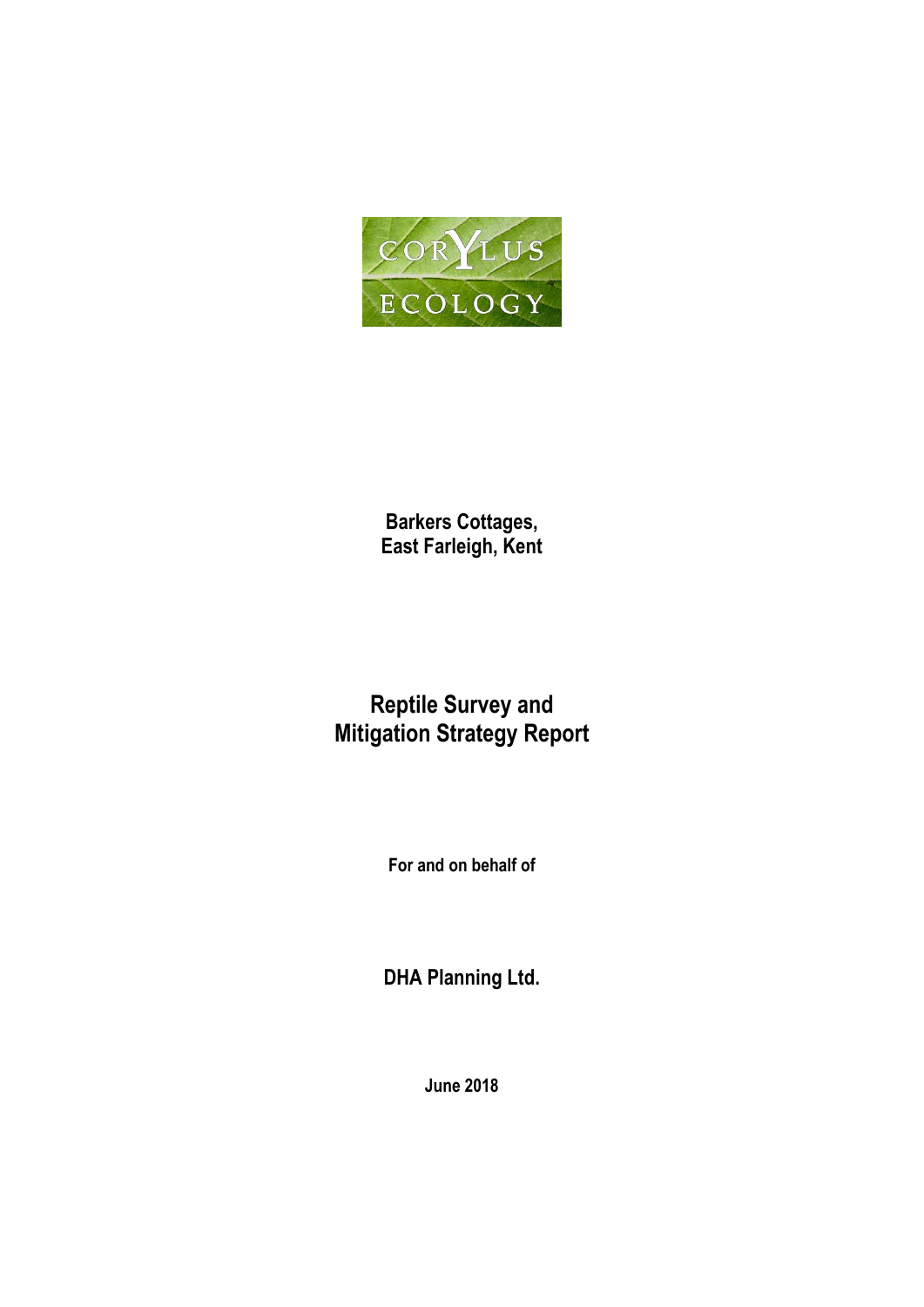## **CONTENTS**

## Page Number

| 1.0 | <b>Introduction</b>                | 1  |
|-----|------------------------------------|----|
| 2.0 | Methodology                        | 3  |
| 3.0 | <b>Results</b>                     | 5  |
| 4.0 | <b>Evaluation</b>                  | 6  |
| 5.0 | <b>Reptile Mitigation Strategy</b> | 8  |
| 6.0 | <b>Conclusions</b>                 | 10 |

\_\_\_\_\_\_\_\_\_\_\_\_\_\_\_\_\_\_\_\_\_\_\_\_\_\_\_\_\_\_\_\_\_\_\_\_\_\_\_\_\_\_\_\_\_\_\_\_\_\_\_\_\_\_\_\_\_\_\_\_\_\_\_\_\_\_\_\_\_\_\_\_\_\_\_

# **References**

# **Figures**

Figure 1 – Reptile Survey Plan

Figure 2 – Reptile Mitigation Plan

# **Appendices**

Appendix 1 – Results of Reptile Survey at Platt Industrial Estate

Appendix 2 – Reptile Legislation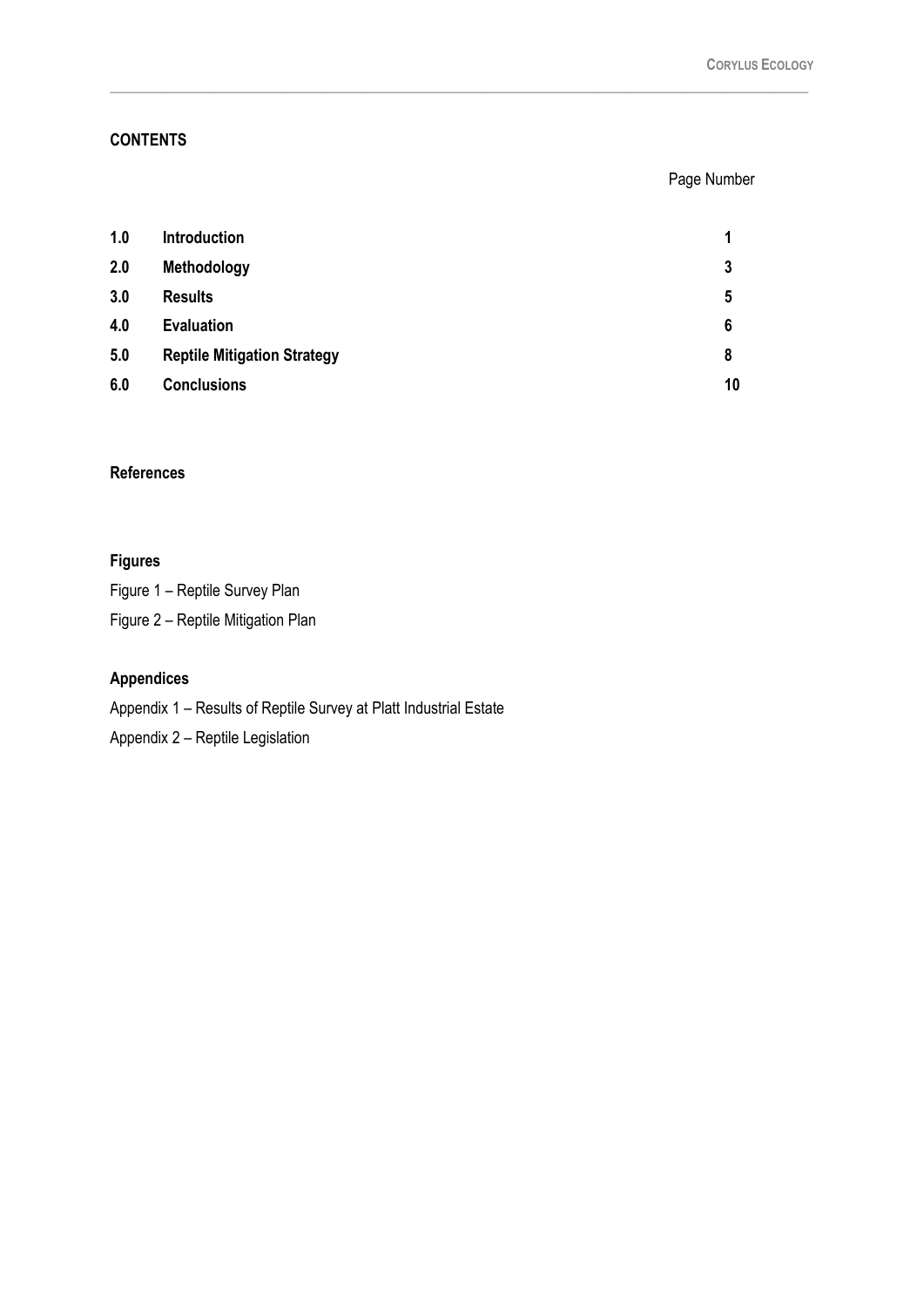#### **1.0 INTRODUCTION**

1.1 Corylus Ecology has undertaken a suite of surveys to establish the presence of reptiles at land off New Cut in East Farleigh, Maidstone, hereinafter referred to as 'the Site'. The reptile surveys were to inform the planning permission for the Site (15/50424/FULL) and any mitigation strategy that would be required to discharge condition 9.

\_\_\_\_\_\_\_\_\_\_\_\_\_\_\_\_\_\_\_\_\_\_\_\_\_\_\_\_\_\_\_\_\_\_\_\_\_\_\_\_\_\_\_\_\_\_\_\_\_\_\_\_\_\_\_\_\_\_\_\_\_\_\_\_\_\_\_\_\_\_\_\_\_\_\_

#### 1.2 The reptile mitigation strategy has been produced in response to Condition 9 that states that:

*"No development shall take place (including any demolition, ground works, or site clearance) until details of a precautionary ecological mitigation strategy is submitted to and approved in writing by the local planning authority that shall include the method used to clear the vegetation, the time of year the works can be implemented, and a site plan showing where areas of suitable reptile habitat will be retained or created within the development. The works shall be carried out strictly in accordance with the approved details."*

#### *Site Context*

- 1.3 A baseline ecology survey, including a 'Phase 1 Ecological Audit Survey' of the Site, was undertaken in July 2013 by Marsh Environmental (Marsh Environmental, 2013). The Site was identified as well managed amenity grassland with boundary features including hedgerows and brick walls. A small amount of suitable habitat for reptiles was noted within the Site, restricted to areas of overgrown grass/scrub and garden waste, and further presence / likely absence surveys were recommended. However, Kent County Council deemed that a reptile presence / likely absence survey was not required and that a reptile mitigation strategy, likely involving habitat manipulation, would be sufficient.
- 1.4 In 2018 Corylus Ecology undertook an Update Ecological Walkover Assessment of the Site to assess if there have been any significant changes in habitats since the original 2013 Phase 1 survey. During this assessment the majority of the Site including the amenity grassland and scrub was found to be overgrown and unmanaged, these habitats are suitable for reptile foraging, commuting and resting. In addition, there are large and vegetated spoil piles and earth mounds which have potential to be used as refugia by hibernating reptiles. Overall, the entire Site was identified to have potential to support a population of reptiles and the Site is adjacent to residential gardens and an orchard which are likely to contain suitable reptile habitat.

#### **Scope of Survey**

- 1.5 The aims of the reptile presence/likely absence surveys were to:
	- Determine the presence/likely absence of reptiles;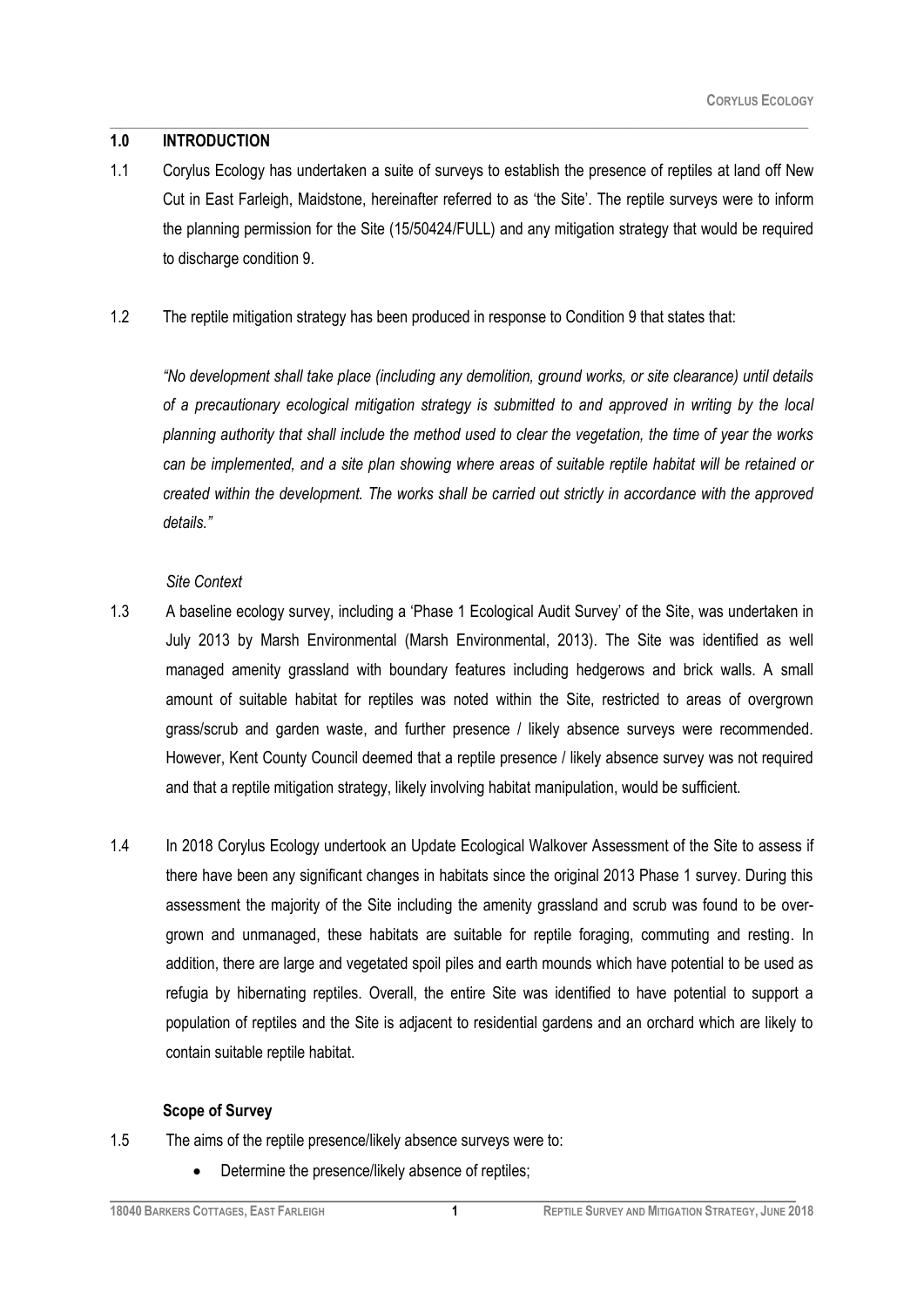- Evaluate the importance of the reptile population within the Site;
- Suggest appropriate mitigation and compensation where necessary.

\_\_\_\_\_\_\_\_\_\_\_\_\_\_\_\_\_\_\_\_\_\_\_\_\_\_\_\_\_\_\_\_\_\_\_\_\_\_\_\_\_\_\_\_\_\_\_\_\_\_\_\_\_\_\_\_\_\_\_\_\_\_\_\_\_\_\_\_\_\_\_\_\_\_\_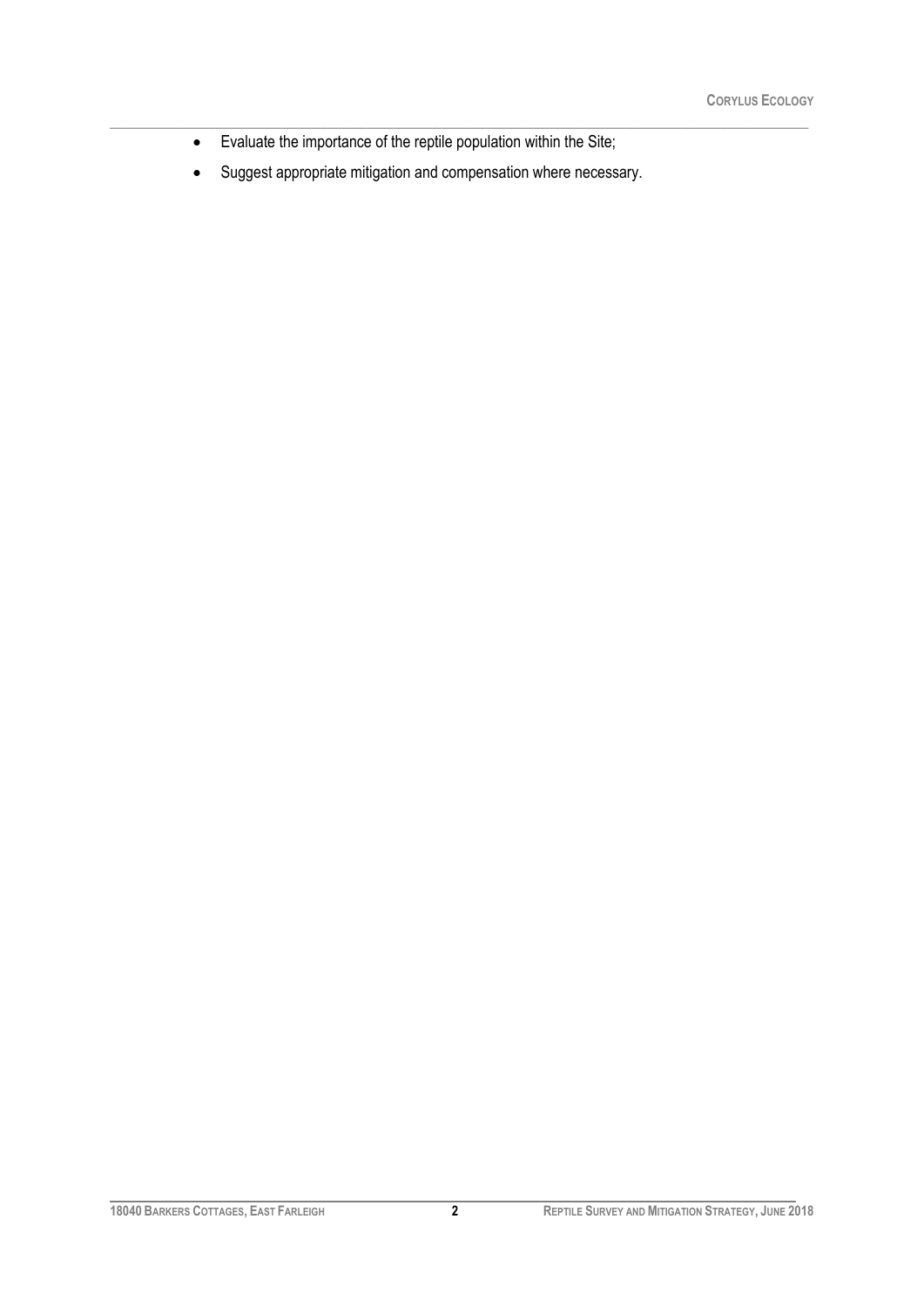## **2.0 METHODOLOGY**

### **2.1 Reptile presence/likely absence surveys**

2.1.1 A total of 19 heat traps were placed throughout the Site in areas of suitable reptile habitat (see Figure 1). The Site area is approximately 0.1ha therefore a density of greater than ten heat traps per hectare as per guidance from Froglife was achieved (1999). Heat traps were made from heavy gauge roofing felt cut into approximately 0.7m x 1m rectangles and were placed generally following linear margins and orientated to receive the maximum amount of sunshine.

\_\_\_\_\_\_\_\_\_\_\_\_\_\_\_\_\_\_\_\_\_\_\_\_\_\_\_\_\_\_\_\_\_\_\_\_\_\_\_\_\_\_\_\_\_\_\_\_\_\_\_\_\_\_\_\_\_\_\_\_\_\_\_\_\_\_\_\_\_\_\_\_\_\_\_

2.1.2 The Froglife guidance suggests that a minimum of seven survey visits under favourable weather conditions are required, whilst the English Nature advice within the Species Conservation Handbook (1994 *et seq.)* states that *'it is difficult to get any reliable opinion of animals in a population in less than 5 to 10 visits'*. For this survey, seven visits were undertaken: this decision was made due to the habitat types present within this area. The Site was surveyed from 10<sup>th</sup> May to 7<sup>th</sup> June 2018 with surveys being undertaken in conditions considered suitable for reptiles. The Herpetofauna Groups of Britain and Ireland (HGBI) guidance suggests that optimum conditions are in temperatures between  $9^{\circ}$ C and  $18^{\circ}$ C, in absence of wind and rain, and, depending on conditions, between the hours of 08:30 and 11:00 hours or 16:00 and 18:30. Peak counts of reptiles can often occur outside those times mentioned above, in particular immediately after rain. The surveys were therefore timed to utilise the best available weather conditions.

# *Reptile Evaluation Methodology*

- 2.1.3 The criteria for designating Local Wildlife Sites, these consisting of sites of importance on a county level (previously known as SINCs), include criteria for their selection on the basis of their reptile populations. These criteria follow the guidelines established by Froglife in identifying Key Reptile Sites: a scoring system provided in Table 1.
- 2.1.4 The scoring system is based upon the maximum number of adult animals: that is all animals recorded, excluding hatchlings/juveniles, seen under artificial refugia (placed at a density of a minimum of 10 per hectare) or by general observation by one person, in one day.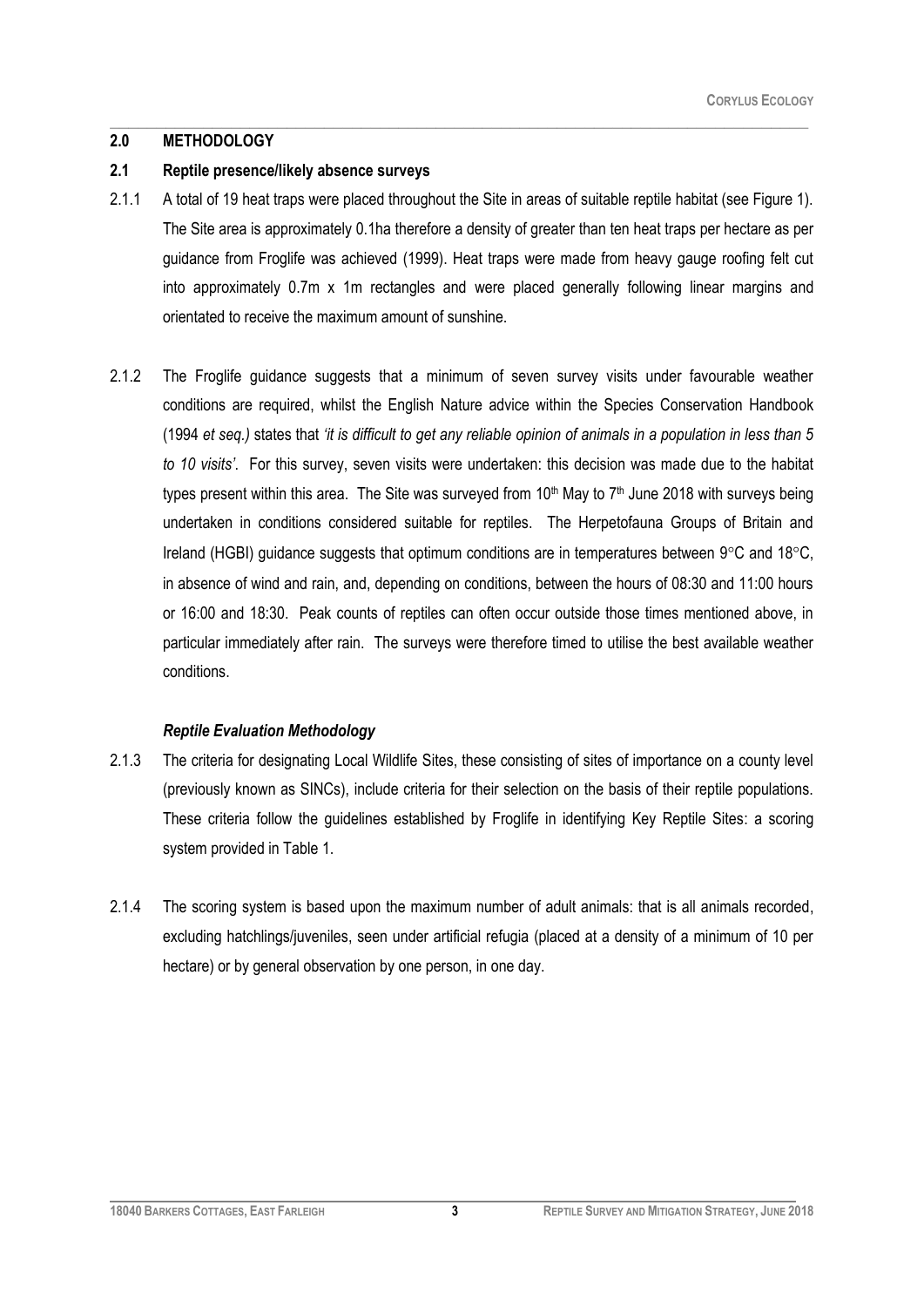| <b>Species</b>     | <b>Low Population Score</b> | <b>Good Population Score</b> | <b>Exceptional Population</b> |  |  |
|--------------------|-----------------------------|------------------------------|-------------------------------|--|--|
|                    |                             | 2                            | Score 3                       |  |  |
| Adder              | $5$                         | $5 - 10$                     | $>10$                         |  |  |
| <b>Grass Snake</b> | $5$                         | $5 - 10$                     | >10                           |  |  |
| Common             | $5$                         | $5 - 20$                     | >20                           |  |  |
| Lizard             |                             |                              |                               |  |  |
| Slow Worm          | $5$                         | $5 - 20$                     | >20                           |  |  |

## \_\_\_\_\_\_\_\_\_\_\_\_\_\_\_\_\_\_\_\_\_\_\_\_\_\_\_\_\_\_\_\_\_\_\_\_\_\_\_\_\_\_\_\_\_\_\_\_\_\_\_\_\_\_\_\_\_\_\_\_\_\_\_\_\_\_\_\_\_\_\_\_\_\_\_ **Table 1 – Evaluation of Reptile Population Status Based on Counts and Score Given**

2.1.5 A Key Reptile Site is identified when a site meets any of the following thresholds:

- $\triangleright$  Supports three or more reptile species; or
- $\triangleright$  Supports two snake species; or
- $\triangleright$  Supports an exceptional population of any one species; or
- $\triangleright$  Supports an assemblage of species scoring  $\geq$ 4 points using the above system; or,
- $\triangleright$  Supports a population of adder scoring >1.
- 2.1.6 Any other species noted under the refugia were also recorded, principally any amphibian species in terrestrial phase.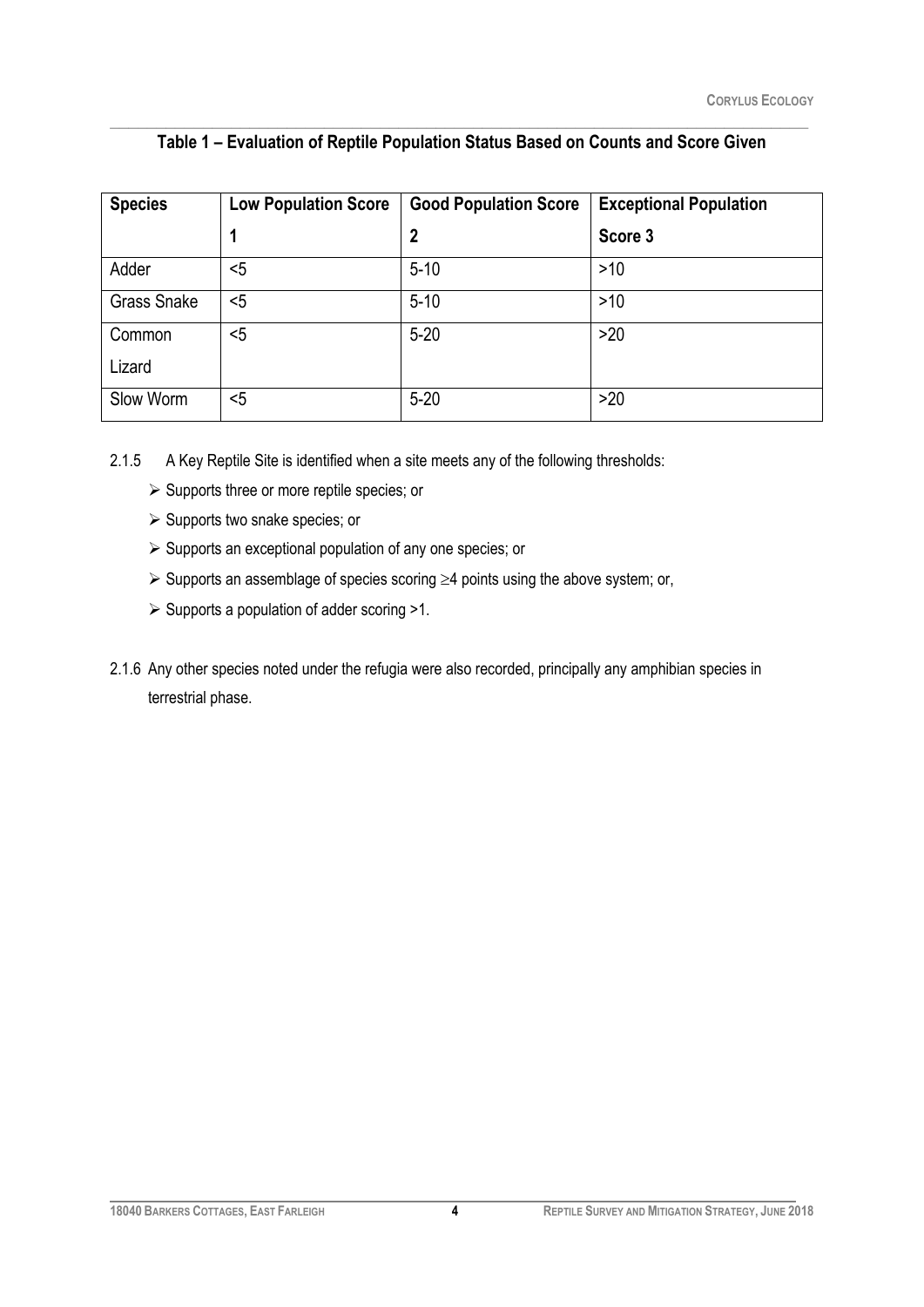# **3.0 RESULTS**

# **3.1 Reptile presence/likely absence survey**

3.1.1 A peak count of one sub-adult grass snake *Natrix helvetica* was recorded during two of the seven surveys, one individual was recorded on 16<sup>th</sup> May and one was recorded on 30<sup>th</sup> June 2018. The peak count for grass snake reflects a 'Low' population under the Key Reptile Site criteria and results in one point. The full data, including weather conditions, are shown in Appendix 1. Figure 1 shows the locations of the felts.

\_\_\_\_\_\_\_\_\_\_\_\_\_\_\_\_\_\_\_\_\_\_\_\_\_\_\_\_\_\_\_\_\_\_\_\_\_\_\_\_\_\_\_\_\_\_\_\_\_\_\_\_\_\_\_\_\_\_\_\_\_\_\_\_\_\_\_\_\_\_\_\_\_\_\_

- 3.1.2 The individuals were recorded in the north-west of the Site: one was recorded to the north-west of the building (mat 7) and one was recorded to the south-east of the building (mat 4).
- 3.1.3 In summary, one species of common reptile has been confirmed present in the Site.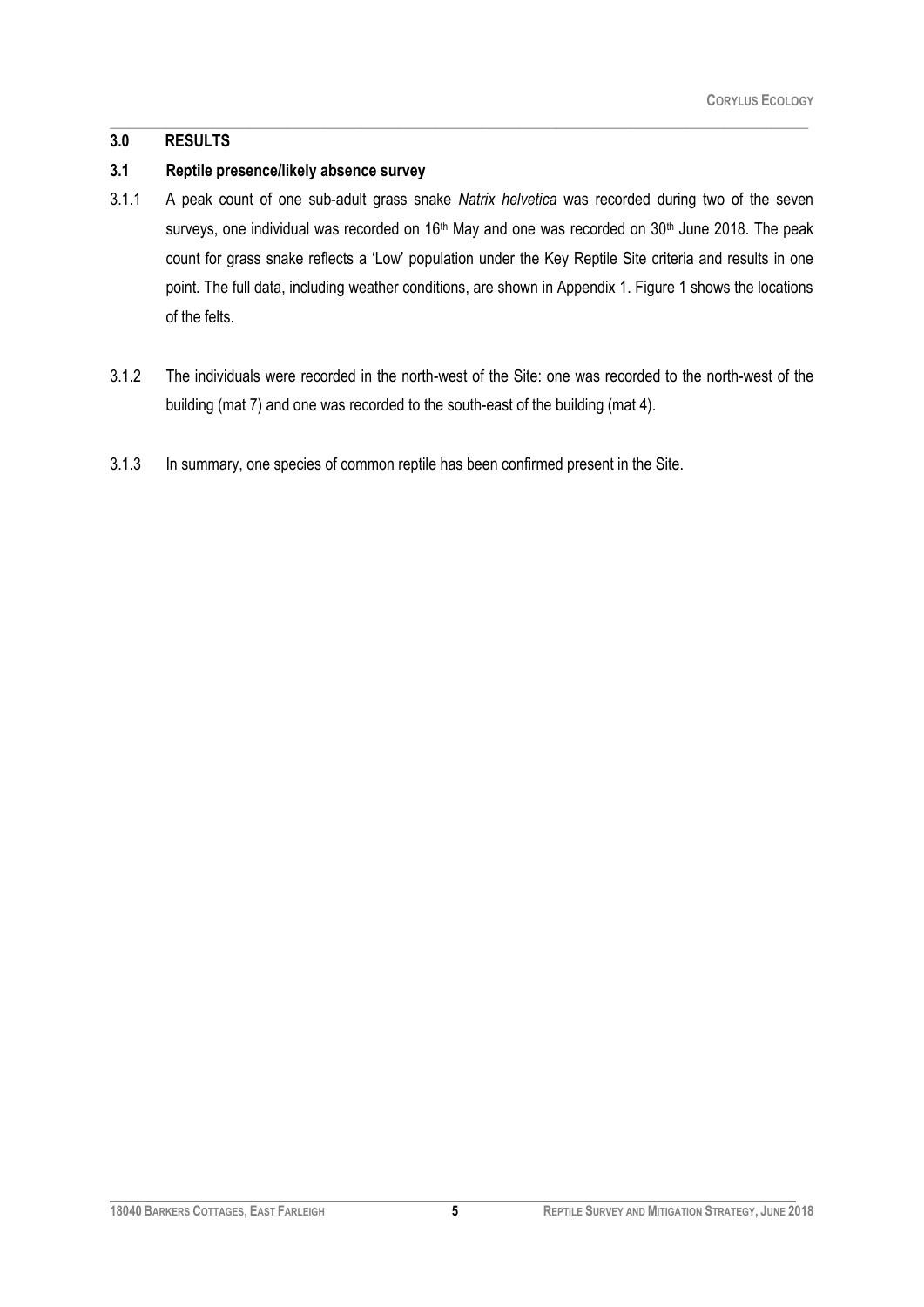## **4.0 EVALUATION**

## **4.1 Reptile Presence/Likely Absence Survey**

4.1.1 A reptile presence / likely absence survey has been carried out in land off New Cut in East Farleigh, Kent. The reptile surveys were to inform the planning permission for the Site (15/50424/FULL) and a mitigation strategy has been produced in response to Condition 9, which states a mitigation strategy would be required prior to any development taking place.

\_\_\_\_\_\_\_\_\_\_\_\_\_\_\_\_\_\_\_\_\_\_\_\_\_\_\_\_\_\_\_\_\_\_\_\_\_\_\_\_\_\_\_\_\_\_\_\_\_\_\_\_\_\_\_\_\_\_\_\_\_\_\_\_\_\_\_\_\_\_\_\_\_\_\_

- 4.1.2 Condition 9 is in accordance with recommendations made during the 'Phase 1 Ecological Audit Survey' undertaken by Marsh Environmental in 2013; this survey identified a small amount of reptile habitat within the Site therefore it was considered habitat manipulation would be sufficient to discourage reptiles from using habitats within the development area. In 2018, an Update Ecological Walkover Assessment undertaken by Corylus Ecology found the habitats within the Site had become over-grown since 2013 and optimal opportunities for reptile foraging, commuting and potentially hibernating were identified throughout the Site. This represented an increase in suitable habitat for reptiles across the Site since the original survey: from a limited area which was found to be suitable in 2013, to the majority of the Site being suitable in 2018.
- 4.1.3 A total of 19 heat traps were placed throughout the Site and the Site area is 0.1ha. This achieved a density of greater than ten per ha following guidance from Froglife (1999). A peak count of one sub-adult grass snake was recorded at the Site, on both occasions the individual was found in the north-western corner. The peak count for grass snake is equivalent to a 'Low' population, scoring a total of one point. This score does not qualify the Site for consideration as a Key Reptile Site under the Froglife criteria. The reptile assemblage within the Site is assessed of being of **Neighbourhood Importance.**

#### *Grass Snake Ecology*

4.1.4 Grass snakes are Britain's largest snake and hibernate from October to early March. The species is wide ranging, with records of individuals travelling up to 120m per day and a recorded home range of up to 33 hectares. Within southern England the species is locally common with the preferred habitat type consisting of ponds, streams, ditches and marshland. As well as wetlands grass snake are also known to frequently use areas of open woodland, woodland edge, hedgerows and rough grassland, although research has disclosed a preference for these habitats within the local vicinity of water. Feeding and egg laying sites may be several hundred metres from hibernacula and snakes will use hedgerows, ditches and banks as movement corridors where possible. Newts, frogs and toads form the majority of their diet and grass snakes are accomplished swimmers (Beebee & Griffiths, 2000).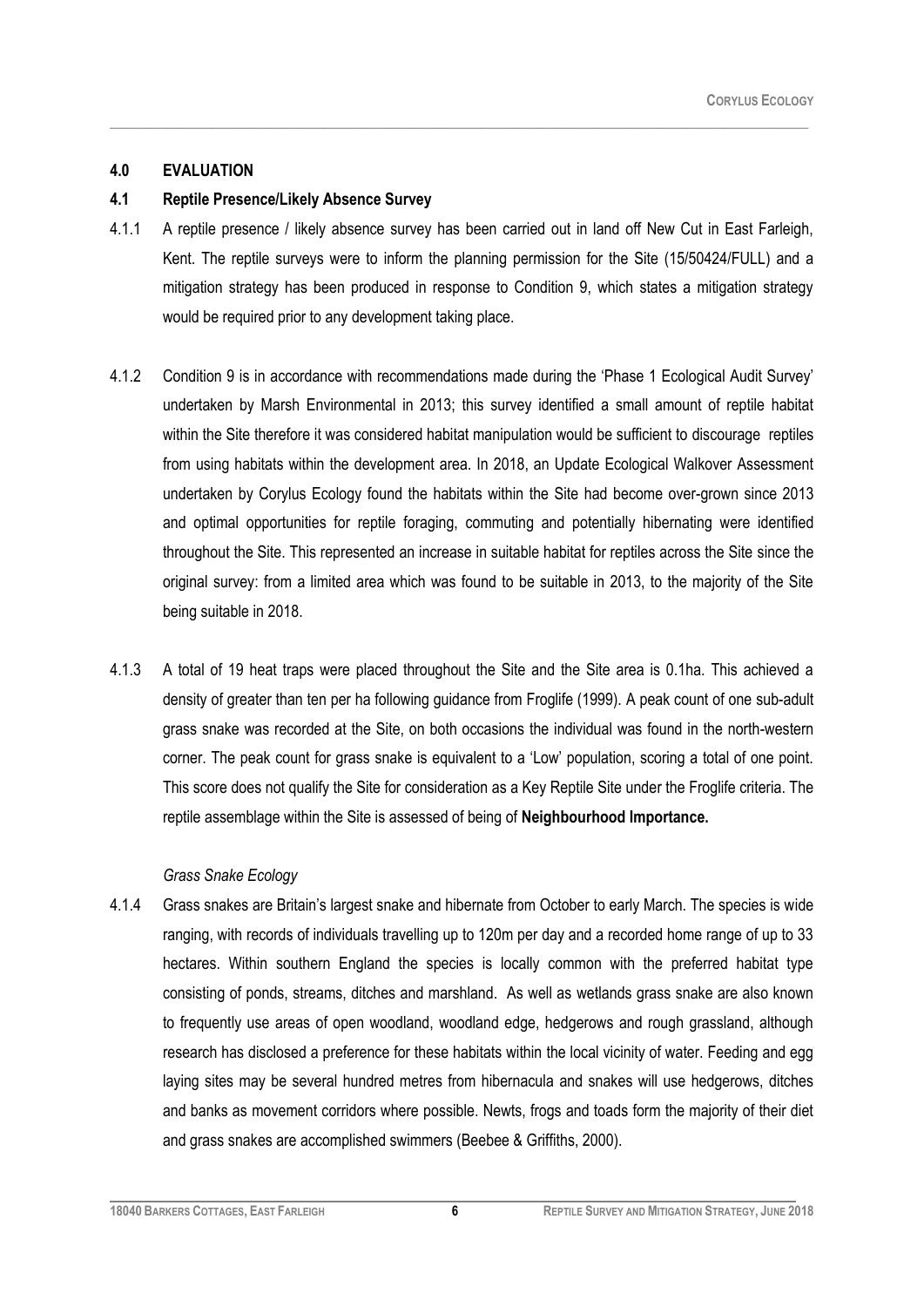#### *Population Estimates*

4.1.5 It is problematic to estimate an accurate population for grass snake based on the survey method, as densities are limited by available resources and typical home ranges. Grass snake tend to live at densities <5 her ha (Beebee and Griffths, 2000). The single sub-adult grass snake appears to be using the grassland on site which is on the edge of the available suitable habitat.

\_\_\_\_\_\_\_\_\_\_\_\_\_\_\_\_\_\_\_\_\_\_\_\_\_\_\_\_\_\_\_\_\_\_\_\_\_\_\_\_\_\_\_\_\_\_\_\_\_\_\_\_\_\_\_\_\_\_\_\_\_\_\_\_\_\_\_\_\_\_\_\_\_\_\_

#### *Likely Impacts*

- 4.1.6 The majority of the Site comprises suitable terrestrial reptile habitat consisting of unmanaged grassland, dense scrub and tall ruderal. There are also several large spoils including compost heaps and rubble piles which have become vegetated and provide suitable refugia features and potential hibernation opportunities. The northern, southern and western boundaries are adjacent to residential gardens and a managed orchard which are likely to provide suitable reptile habitat.
- 4.1.7 The plans for the Site include the construction of a single residential dwelling with car parking, access and landscaping including groundworks throughout the Site. The proposals will impact on the reptile habitat with areas of suitable reptile habitat being permanently lost. As all common reptile species are protected under Schedule 5 of the Wildlife and Countryside Act 1981 (as amended) against intentional death or injury then a reptile mitigation strategy is required to discharge Condition 9. This has been provided in Chapter 5.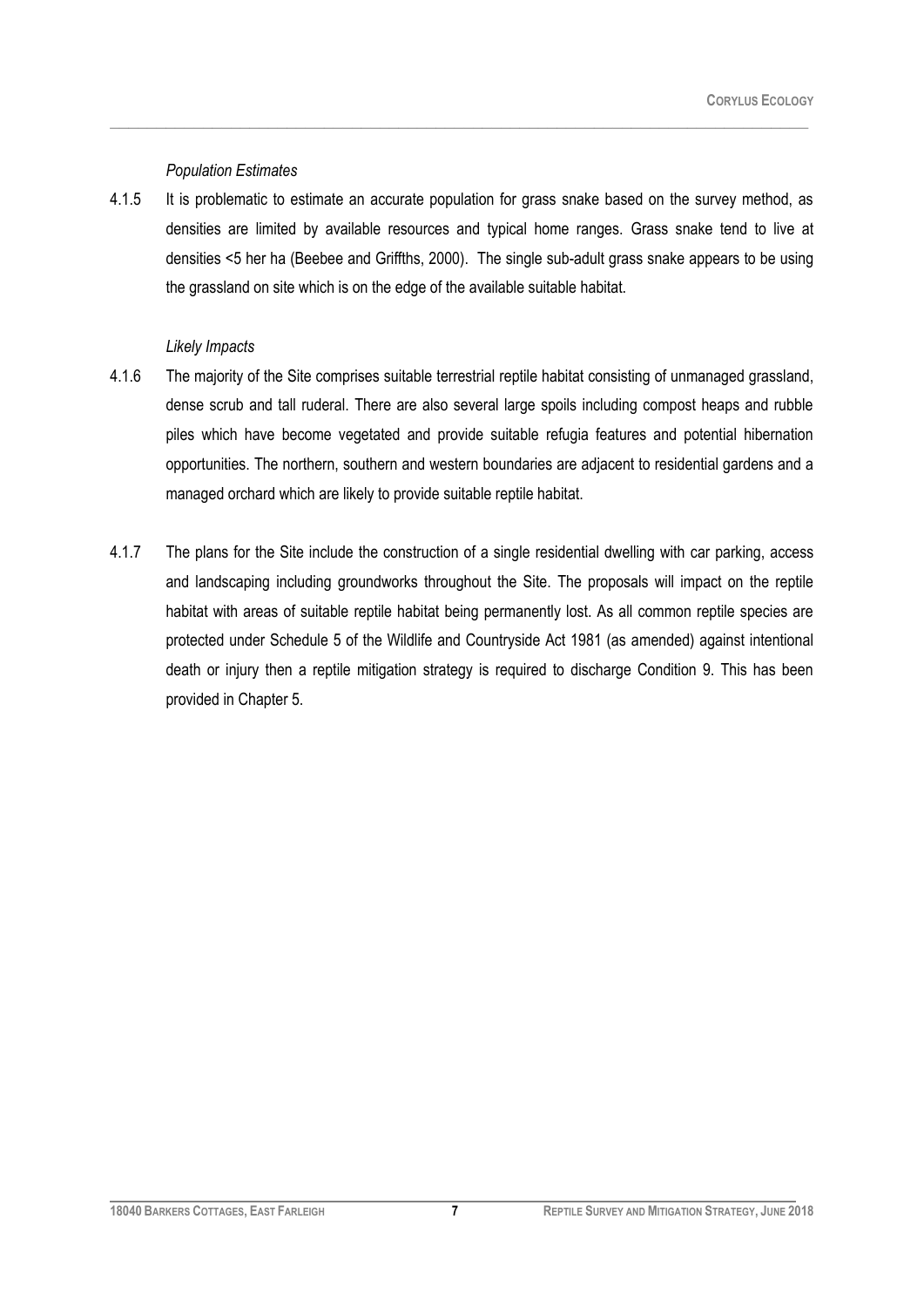#### **5.0 REPTILE MITIGATION STRATEGY**

5.1 A reptile mitigation strategy aims to minimise the risk of harming reptiles on Site during the works and provide habitat enhancement for reptiles to be retained to ensure the long-term survival of reptiles. With regards to this Site, it is considered that if a buffer zone margin of between 1m and 2m of vegetation can be retained along the northern and eastern boundaries of the Site then a trapping and relocation exercise and exclusion fencing would not be necessary and the most appropriate method of moving reptiles out of the development area would involve habitat manipulation to encourage animals to move out of those areas of suitable vegetation. The retained area/s would need to be clearly marked out prior to development and enhanced in the long term with appropriate management, demarcation and the installation of log piles.

\_\_\_\_\_\_\_\_\_\_\_\_\_\_\_\_\_\_\_\_\_\_\_\_\_\_\_\_\_\_\_\_\_\_\_\_\_\_\_\_\_\_\_\_\_\_\_\_\_\_\_\_\_\_\_\_\_\_\_\_\_\_\_\_\_\_\_\_\_\_\_\_\_\_\_

#### *Habitat Manipulation Procedure and Timeline*

5.2 The area to be affected is approximately 0.1ha in size and due to the size, low number of reptiles likely to be affected and location in which the reptiles were recorded habitat manipulation during the summer months when grass snake are active would be carried out.

#### **Timeline of work**

- 1) Demarcation of retained reptile habitat and installation of two log piles within this area.
- 2) Commence cutting regime in development area in reptile active months (April October), this will involve a two-step process with vegetation being cut to c. 150mm in height, followed by a second cut at least seven days later to a height of 100mm and then as close as possible over a two-week period with each cut at least five days apart. Regarding the dense scrub and tall ruderal, the cuts should be done using hand-tools only until reduced to a height of 150mm. The grassland can be cut using a two-step mowing system.
- 3) Maintain sustained period of cutting pressure within the area until the ground works start to ensure reptiles are displaced from the affected area. The grassland and vegetation should be maintained to as close to ground level as possible.
- 4) Any rubble and spoil piles should be cleared by hand under ecological supervision and removed from the works area. Where these are too large to be dismantled carefully by hand a destructive search should be carried out under ecological supervision. Dismantling of the spoil piles should be undertaken during the spring, summer or early autumn months and as a precaution will avoid the winter to avoid the possibility of finding hibernating animals.
- 5) As reptiles have been recorded as present it is recommended that measures are taken to ensure that materials stored temporarily within the works area not colonised by reptiles.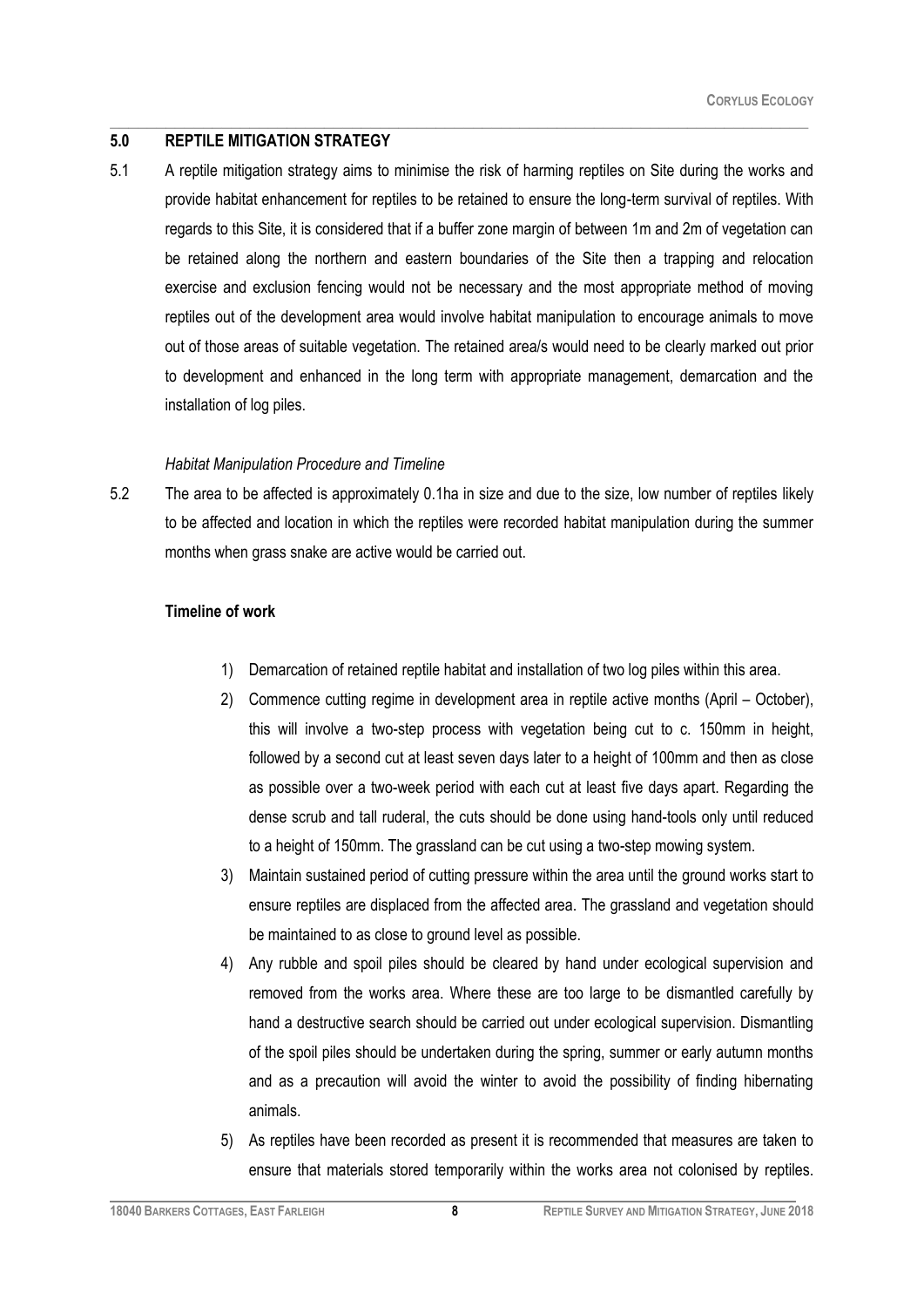Piles of rubble and building materials can all provide suitable refugia for reptiles and it is advised that these materials either be moved off-Site or raised off the ground, e.g. on pallets.

#### *Birds*

5.3 The Site supports suitable habitat for nesting birds in the dense bramble scrub and trees. All wild birds, including eggs and chicks, are protected against injury or killing and their nests are protected against damage or destruction when in use under the Wildlife Countryside Act (1981). It is recommended that any vegetation clearance works are undertaken outside of the bird breeding season, avoiding the period March – September inclusive. If these dates do not coincide with clearance work then it is recommended that the structure or vegetation is checked by a suitably experience ecologist before the works commence. Where nests are found, works will need to be delayed until all of the chicks have fledged and the nest is no longer in use.

 $\mathcal{L}_\mathcal{L} = \{ \mathcal{L}_\mathcal{L} = \{ \mathcal{L}_\mathcal{L} = \{ \mathcal{L}_\mathcal{L} = \{ \mathcal{L}_\mathcal{L} = \{ \mathcal{L}_\mathcal{L} = \{ \mathcal{L}_\mathcal{L} = \{ \mathcal{L}_\mathcal{L} = \{ \mathcal{L}_\mathcal{L} = \{ \mathcal{L}_\mathcal{L} = \{ \mathcal{L}_\mathcal{L} = \{ \mathcal{L}_\mathcal{L} = \{ \mathcal{L}_\mathcal{L} = \{ \mathcal{L}_\mathcal{L} = \{ \mathcal{L}_\mathcal{$ 

#### *Enhancements*

- 5.4 The retained reptile habitat includes the hedgerows and unmanaged grassland along the northern and eastern boundaries. Ongoing management of these marginal areas will be needed however cutting should be to a minimum height of 150mm to avoid injuring reptiles. The retained reptile habitat along the boundaries will provide suitable habitat in which reptiles can forage and shelter and will also allow them to move through the landscape, including into the adjacent residential gardens to the north and orchard to the east. The buffer zones will be enhanced further through the installation of two log piles.
- 5.5 The buffer area will be fenced using chestnut pale fencing or similar appropriate fencing with a gate to allow an annual cut to be undertaken in winter to ensure continued provision of suitable habitats for biodiversity.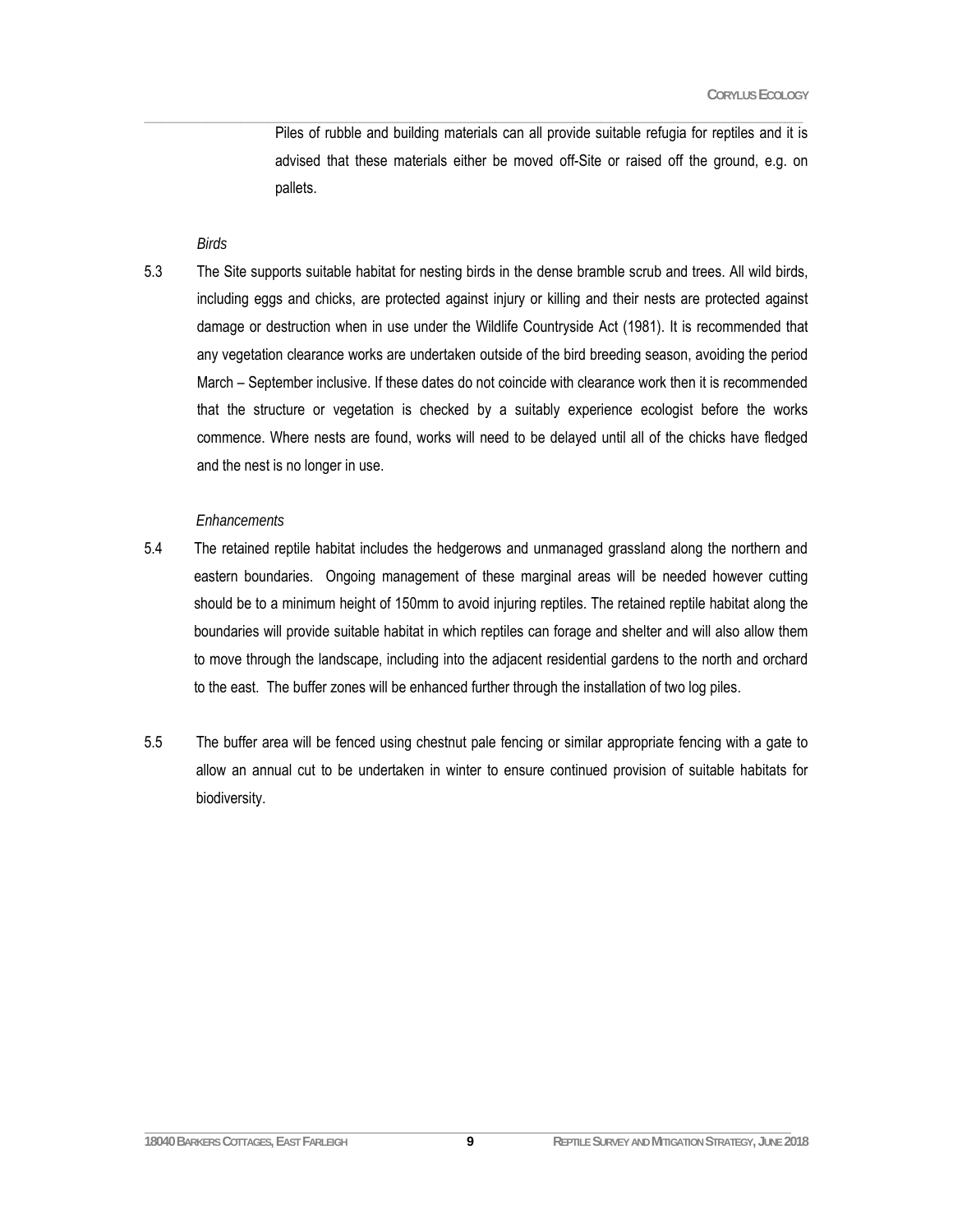#### **6.0 CONCLUSIONS**

6.1 A presence / likely absence survey for reptiles has been undertaken at land off New Cut in East Farleigh, Kent in 2018. Peak counts of one sub-adult grass snake were recorded.

\_\_\_\_\_\_\_\_\_\_\_\_\_\_\_\_\_\_\_\_\_\_\_\_\_\_\_\_\_\_\_\_\_\_\_\_\_\_\_\_\_\_\_\_\_\_\_\_\_\_\_\_\_\_\_\_\_\_\_\_\_\_\_\_\_\_\_\_\_\_\_\_\_\_\_

- 6.2 A mitigation strategy has been provided to ensure that no reptiles are harmed during the proposed works within the Site and to create habitats within the development area to ensure their long-term presence within the wider countryside. This includes habitat manipulation and retaining a 1 – 2m margin of vegetation along the northern and eastern boundaries of the Site and enhancing this area for reptiles.
- 6.3 A long-term sensitive management plan will be required to ensure continued provision of suitable habitat for biodiversity.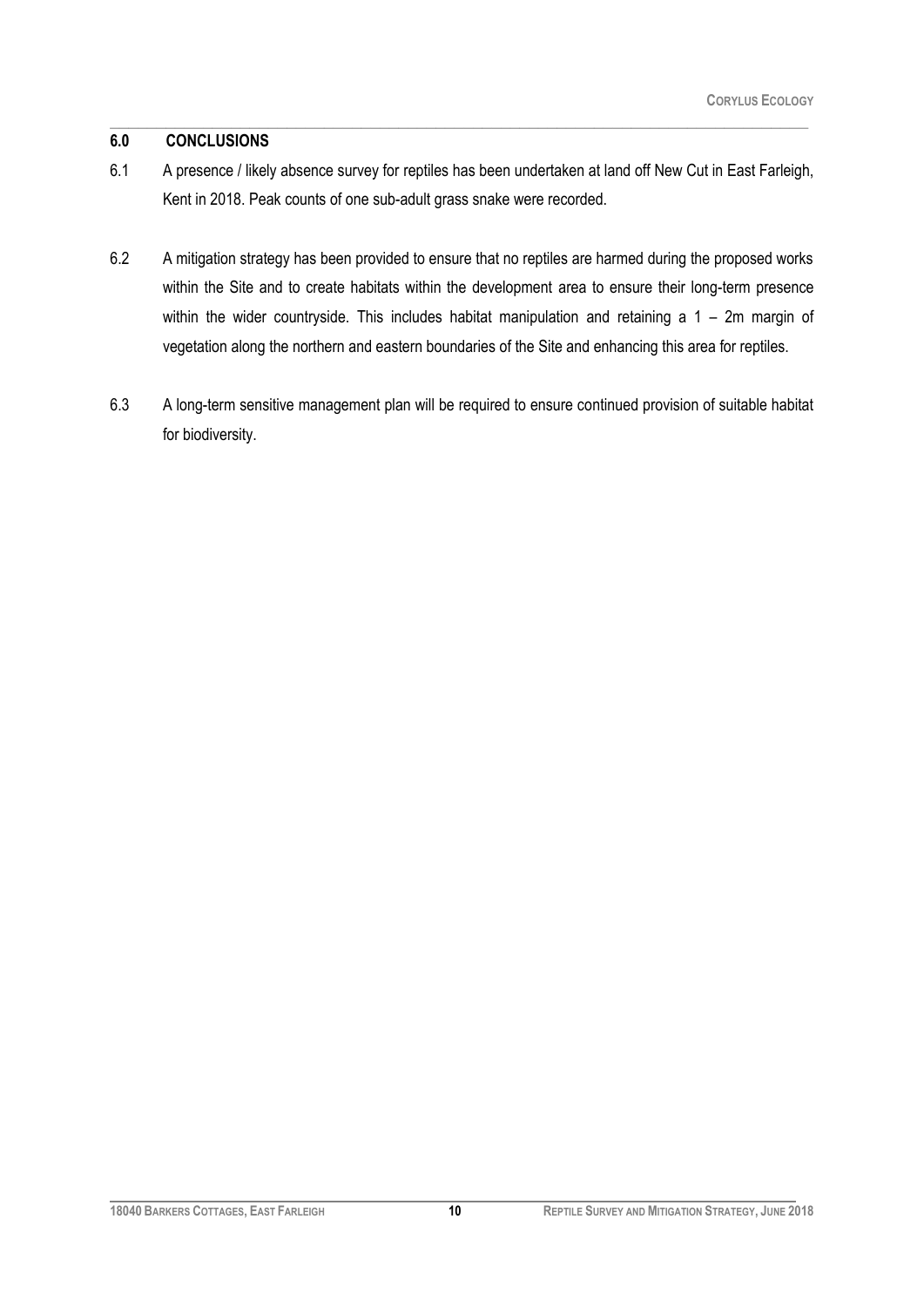#### **References**

Beebee, T. & Griffiths, R. 2000. *Amphibians and Reptiles.* Harper Collins Publishers, Hammersmith, London.

\_\_\_\_\_\_\_\_\_\_\_\_\_\_\_\_\_\_\_\_\_\_\_\_\_\_\_\_\_\_\_\_\_\_\_\_\_\_\_\_\_\_\_\_\_\_\_\_\_\_\_\_\_\_\_\_\_\_\_\_\_\_\_\_\_\_\_\_\_\_\_\_\_\_\_

Beebee, T & Grayson, R., 1998. Herpetofauna Workers Manual.

Edgar, P. Foster, J. & Baker, J 2010. *Reptile Habitat Management Handbook*. Amphibian and Reptile Conservation, Bournemouth

Froglife. 1999. *Froglife Advice Sheet 10: Reptile Survey.* Froglife, London.

- Froglife, 1999. *Reptile survey, an introduction to planning, conducting and interpreting surveys for snake and lizard conservation*. Froglife Advice Sheet 10. Froglife, Halesworth.
- Herpetofauna Groups of Britain and Ireland (HGBI), 1998. *Evaluating local mitigation/translocation programmes: Maintaining best practice and lawful standards.* HGBI advisory notes for Amphibian and Reptile Groups (ARGs). HGBI c/o Froglife, Halesworth.

Marsh Environmental, 2013. *Baseline Ecological Audit of Land and Buildings at Barker Cottages New Cut East Farleigh, Kent.* 

English Nature 1994 Species Conservation Handbook Peterborough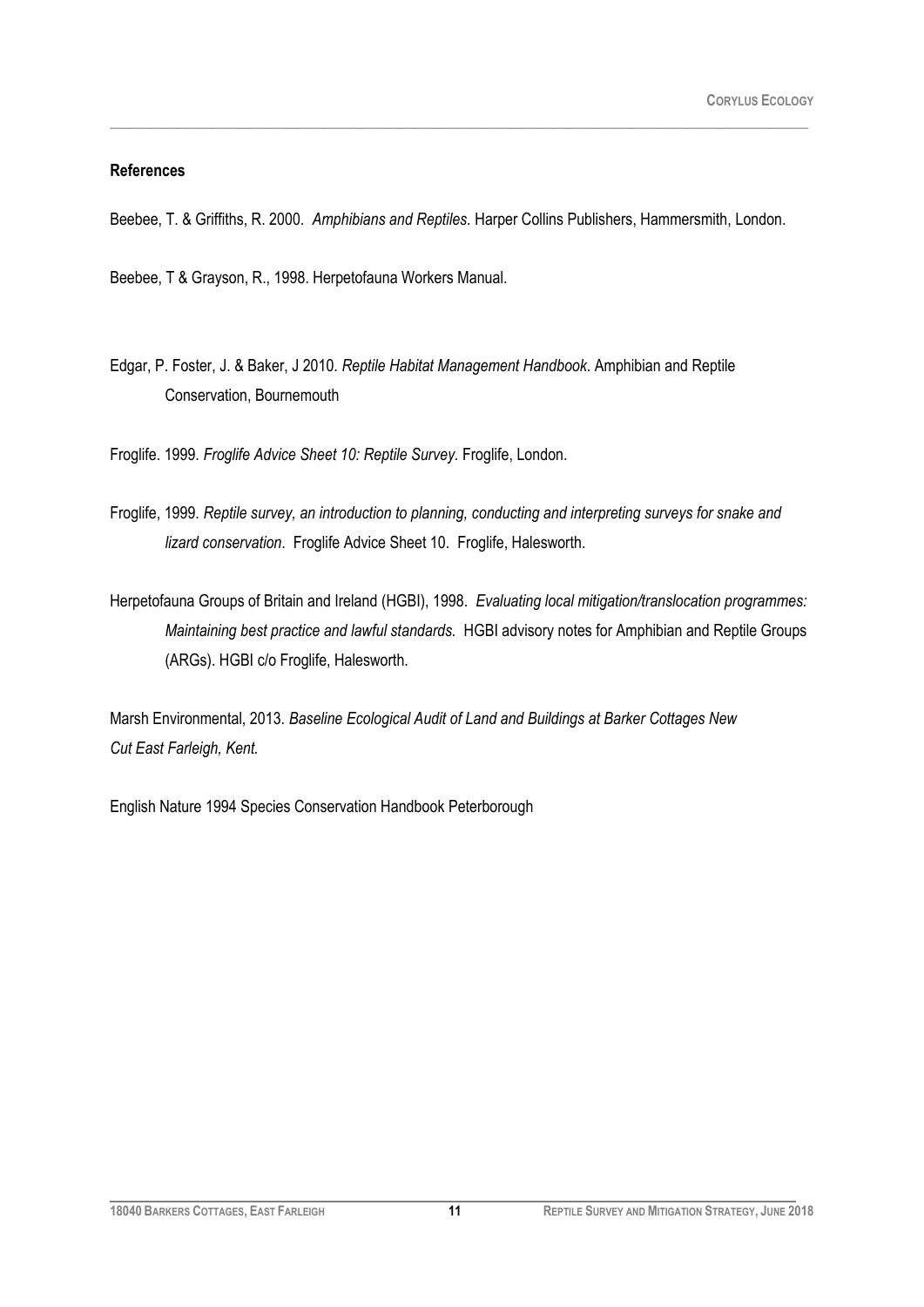

| Key                                                  |                                                                                                                                                                                                           |                         |            |  |  |  |  |
|------------------------------------------------------|-----------------------------------------------------------------------------------------------------------------------------------------------------------------------------------------------------------|-------------------------|------------|--|--|--|--|
|                                                      |                                                                                                                                                                                                           | Site Survey Area        |            |  |  |  |  |
| 1                                                    | <b>Reptile Felt</b>                                                                                                                                                                                       |                         |            |  |  |  |  |
| (11)                                                 |                                                                                                                                                                                                           | <b>Reptile Location</b> |            |  |  |  |  |
|                                                      |                                                                                                                                                                                                           |                         |            |  |  |  |  |
|                                                      |                                                                                                                                                                                                           |                         |            |  |  |  |  |
|                                                      |                                                                                                                                                                                                           |                         |            |  |  |  |  |
|                                                      |                                                                                                                                                                                                           |                         |            |  |  |  |  |
|                                                      |                                                                                                                                                                                                           |                         |            |  |  |  |  |
|                                                      |                                                                                                                                                                                                           |                         |            |  |  |  |  |
|                                                      |                                                                                                                                                                                                           |                         |            |  |  |  |  |
|                                                      |                                                                                                                                                                                                           |                         |            |  |  |  |  |
|                                                      |                                                                                                                                                                                                           |                         |            |  |  |  |  |
|                                                      |                                                                                                                                                                                                           |                         |            |  |  |  |  |
|                                                      |                                                                                                                                                                                                           |                         |            |  |  |  |  |
|                                                      |                                                                                                                                                                                                           |                         |            |  |  |  |  |
|                                                      |                                                                                                                                                                                                           |                         |            |  |  |  |  |
|                                                      |                                                                                                                                                                                                           |                         |            |  |  |  |  |
| revision<br>description                              | Corylus Ecology Ltd, Unit A3, Speldhurst                                                                                                                                                                  | date                    | checked by |  |  |  |  |
| Henwood, Ashford, Kent TN24 8DH                      | Business Park, Went Farm, Langton<br>Road, Speldhurst, Kent TN3 0NR Corylus<br>Ecology is the trading name of Corylus Ecology Ltd registered in<br>England, No 5005553, Registered Office: Henwood House, |                         | G Y        |  |  |  |  |
| Project:<br>18040 Barkers Cottages, East<br>Farleigh |                                                                                                                                                                                                           |                         |            |  |  |  |  |
|                                                      |                                                                                                                                                                                                           |                         |            |  |  |  |  |
| Title:                                               | Reptile Plan                                                                                                                                                                                              |                         |            |  |  |  |  |
| status<br>drawing no.<br>Figure 1                    |                                                                                                                                                                                                           |                         |            |  |  |  |  |
| drawn<br>checked<br>scale<br>size<br>date            |                                                                                                                                                                                                           |                         |            |  |  |  |  |
| <b>NTS</b><br>CAD filename<br>Figure 1 dwg           | A <sub>3</sub><br>02.06.2018                                                                                                                                                                              | LR                      | ВC         |  |  |  |  |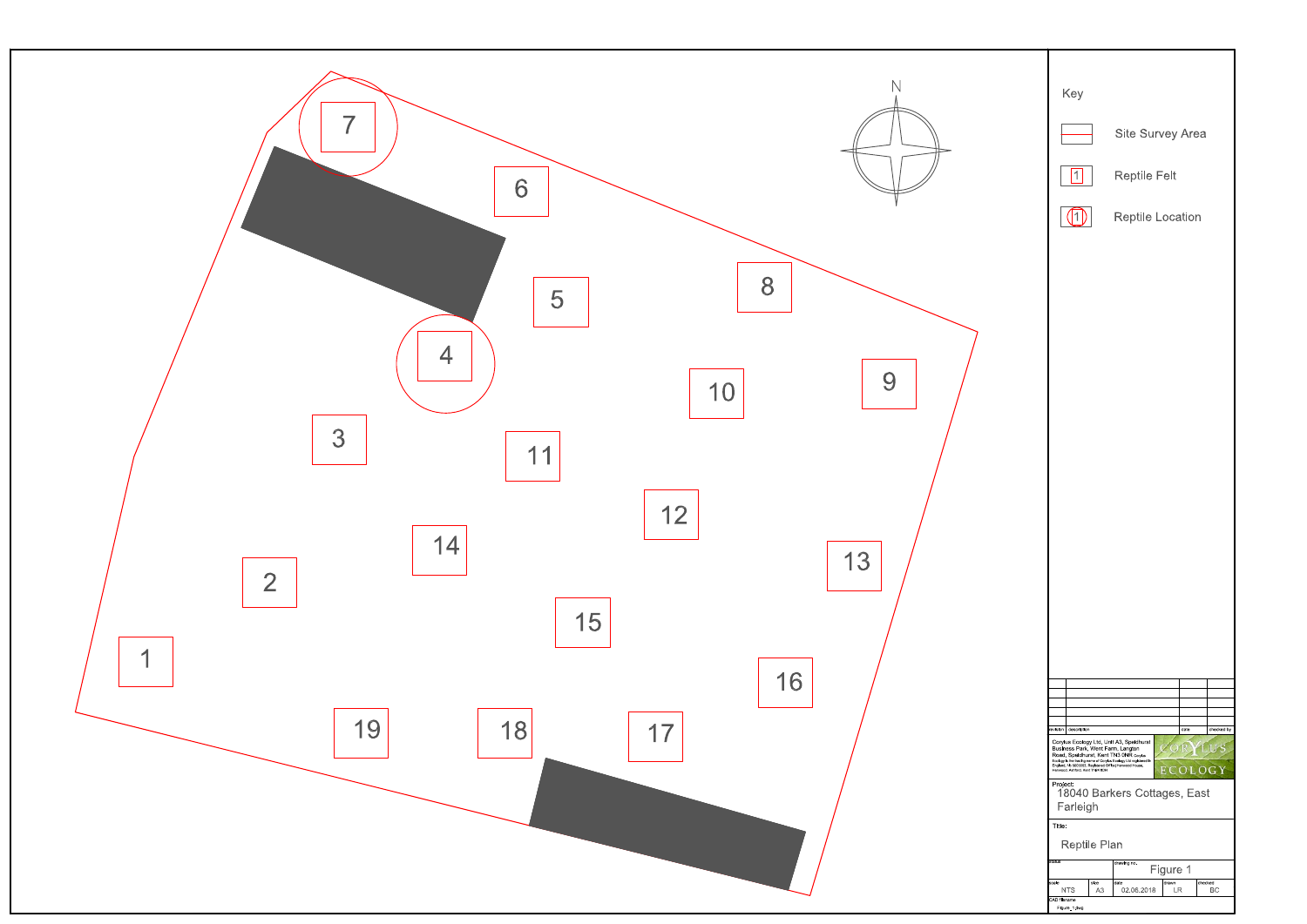

| Key                                                                        |                                                                                                                                                                                                                                    |  |  |  |
|----------------------------------------------------------------------------|------------------------------------------------------------------------------------------------------------------------------------------------------------------------------------------------------------------------------------|--|--|--|
|                                                                            | Site Survey Area                                                                                                                                                                                                                   |  |  |  |
| $\odot$                                                                    | <b>Tree</b>                                                                                                                                                                                                                        |  |  |  |
|                                                                            | Dense Scrub                                                                                                                                                                                                                        |  |  |  |
| $\left[\begin{smallmatrix} + & + & + \ + & + & + \end{smallmatrix}\right]$ | <b>Scattered Scrub</b>                                                                                                                                                                                                             |  |  |  |
| SI                                                                         | Semi-Improved Grassland                                                                                                                                                                                                            |  |  |  |
|                                                                            | <b>Tall Ruderal</b>                                                                                                                                                                                                                |  |  |  |
|                                                                            | Species Poor<br>Hedge                                                                                                                                                                                                              |  |  |  |
|                                                                            | Wall                                                                                                                                                                                                                               |  |  |  |
|                                                                            | Short perrenial                                                                                                                                                                                                                    |  |  |  |
|                                                                            | Buffer zone fencing                                                                                                                                                                                                                |  |  |  |
|                                                                            |                                                                                                                                                                                                                                    |  |  |  |
|                                                                            |                                                                                                                                                                                                                                    |  |  |  |
|                                                                            |                                                                                                                                                                                                                                    |  |  |  |
|                                                                            |                                                                                                                                                                                                                                    |  |  |  |
|                                                                            |                                                                                                                                                                                                                                    |  |  |  |
|                                                                            |                                                                                                                                                                                                                                    |  |  |  |
|                                                                            |                                                                                                                                                                                                                                    |  |  |  |
|                                                                            |                                                                                                                                                                                                                                    |  |  |  |
| revision<br>description                                                    | checked by<br>date                                                                                                                                                                                                                 |  |  |  |
| Business Park, Went Farm, Langton<br>Henwood, Ashford, Kent TN24 8DH       | Corylus Ecology Ltd, Unit A3, Speldhurst<br>U S<br>Road, Speldhurst, Kent TN3 0NR Corylus<br>Ecology is the trading name of Corylus Ecology Ltd registered in<br>England, No 5005553, Registered Office: Henwood House,<br>ECOLOGY |  |  |  |
| Project:                                                                   | 18040 Barkers Cottages, East                                                                                                                                                                                                       |  |  |  |
| Farleigh<br>Title:                                                         |                                                                                                                                                                                                                                    |  |  |  |
| <b>Mitigation Plan</b>                                                     |                                                                                                                                                                                                                                    |  |  |  |
| status<br>drawing no.<br>Figure 2                                          |                                                                                                                                                                                                                                    |  |  |  |
| scale<br>size<br><b>NTS</b><br>CAD filename                                | checked<br>date<br>drawn<br>02.06.2018<br>АЗ<br>LR<br>ВC                                                                                                                                                                           |  |  |  |

- 
-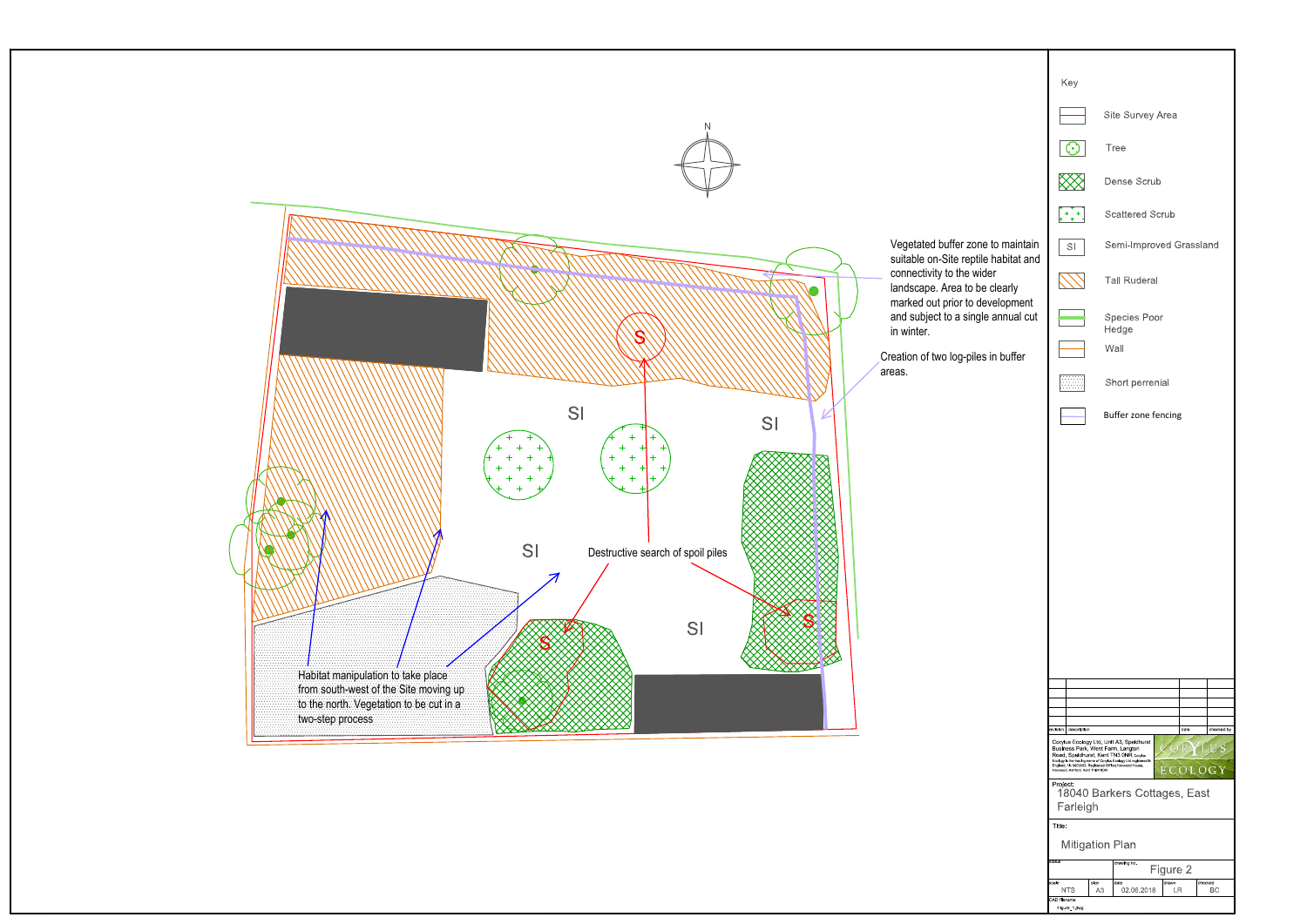# Appendix 1: Reptile Survey Results 2018 Site Name: Site Name: Barkers Cottage, Reptile Surveys

| Visit no       | Date       | Initials | Species              | Common<br>lizard | Slow worm      | Grass Snake      | Adder    | Weather conditions |                   |
|----------------|------------|----------|----------------------|------------------|----------------|------------------|----------|--------------------|-------------------|
| $\mathbf{1}$   | 10/05/2018 | LR       | Male                 |                  |                |                  |          | Time               | 14:30             |
|                |            |          | Female               |                  |                |                  |          | Temperature        | 15.5              |
|                |            |          | Adult Unknown        |                  |                |                  |          | Cloud cover %      | 50%               |
|                |            |          | Sub                  |                  |                |                  |          | Rain               | Dry               |
|                |            |          | Juv                  |                  |                |                  |          | Wind               | BF4               |
|                |            |          | <b>TOTAL</b>         | 0                | $\overline{0}$ | $\mathbf{0}$     |          | $\overline{0}$     |                   |
|                |            |          | <b>PEAK</b>          | 0                | $\mathbf{0}$   | $\Omega$         |          | $\Omega$           |                   |
| $\overline{2}$ | 16/05/2018 | EK       | Male                 |                  |                |                  |          | Time               | 9:40              |
|                |            |          | Female               |                  |                |                  |          | Temperature        | 14                |
|                |            |          | Adult Unknown        |                  |                |                  |          | Cloud cover %      | 80%               |
|                |            |          | Sub                  |                  |                |                  |          | Rain               | Dry               |
|                |            |          | Juv                  |                  |                |                  |          | Wind               | BF1               |
|                |            |          | <b>TOTAL</b>         | 0                | $\pmb{0}$      |                  |          | 0                  |                   |
|                |            |          | <b>PEAK</b>          | 0                | $\mathbf{0}$   |                  |          | $\Omega$           |                   |
| $\overline{3}$ | 22/05/2018 | HuLu     | Male                 |                  |                |                  |          | Time               | 9:35              |
|                |            |          | Female               |                  |                |                  |          | Temperature        | 80%               |
|                |            |          | Adult Unknown        |                  |                |                  |          | Cloud cover %      | 80%               |
|                |            |          | Sub                  |                  |                |                  |          | Rain               | Dry               |
|                |            |          | Juv                  |                  |                |                  |          | Wind               | BF <sub>3</sub>   |
|                |            |          | <b>TOTAL</b>         | $\pmb{0}$        | $\pmb{0}$      | 0                |          | $\overline{0}$     |                   |
|                |            |          | <b>PEAK</b>          | 0                | $\Omega$       | $\Omega$         | $\Omega$ |                    |                   |
| 4              | 25/05/2018 | EK       | Male                 |                  |                |                  |          | Time               | 9:10              |
|                |            |          | Female               |                  |                |                  |          | Temperature        | 14                |
|                |            |          | <b>Adult Unknown</b> |                  |                |                  |          | Cloud cover %      | 100%              |
|                |            |          | Sub                  |                  |                |                  |          | Rain               | Light in am       |
|                |            |          | Juv                  |                  |                |                  |          | Wind               | BF <sub>0</sub>   |
|                |            |          | <b>TOTAL</b>         | 0                | $\pmb{0}$      | 0                |          | $\overline{0}$     |                   |
|                |            |          | <b>PEAK</b>          | 0                | 0              | $\mathbf{0}$     |          | $\overline{0}$     |                   |
| 5 <sub>5</sub> | 30/05/2018 | LR       | Male                 |                  |                |                  |          | Time               | 10:45             |
|                |            |          | Female               |                  |                |                  |          | Temperature        | 16                |
|                |            |          | Adult Unknown        |                  |                |                  |          | Cloud cover %      | 100%              |
|                |            |          |                      | Sub              |                |                  |          |                    | Rain              |
|                |            |          | Juv                  |                  |                |                  |          | Wind               | BF1               |
|                |            |          | <b>TOTAL</b>         | $\pmb{0}$        | $\overline{0}$ |                  |          | $\overline{0}$     |                   |
|                |            |          | <b>PEAK</b>          | 0                | $\pmb{0}$      |                  |          | $\mathbf{0}$       |                   |
| 6              | 06/06/2016 | LR       | Male                 |                  |                |                  |          | Time               | 11:20             |
|                |            |          | Female               |                  |                |                  |          | Temperature        | 14                |
|                |            |          | <b>Adult Unknown</b> |                  |                |                  |          | Cloud cover %      | 100%              |
|                |            |          | Sub                  |                  |                |                  |          | Rain               | Dry               |
|                |            |          | Juv                  |                  |                |                  |          | Wind               | BF <sub>2</sub>   |
|                |            |          | <b>TOTAL</b>         | $\pmb{0}$        | $\pmb{0}$      | $\pmb{0}$        |          | $\overline{0}$     |                   |
|                |            |          | <b>PEAK</b>          | 0                | $\pmb{0}$      | $\mathbf{0}$     |          | $\Omega$           |                   |
| $\overline{7}$ | 12/06/2018 | LR       | Male                 |                  |                |                  |          | Time               | 10:15             |
|                |            |          | Female               |                  |                |                  |          | Temperature        | $\overline{14.5}$ |
|                |            |          | <b>Adult Unknown</b> |                  |                |                  |          | Cloud cover %      | 100%              |
|                |            |          | Sub                  |                  |                |                  |          | Rain               | Light rain        |
|                |            |          | Juv                  |                  |                |                  |          | Wind               | BF1               |
|                |            |          | <b>TOTAL</b>         | $\boldsymbol{0}$ | $\pmb{0}$      | $\boldsymbol{0}$ |          | $\overline{0}$     |                   |
|                |            |          | <b>PEAK</b>          | $\overline{0}$   | $\overline{0}$ | $\overline{0}$   |          | $\overline{0}$     |                   |